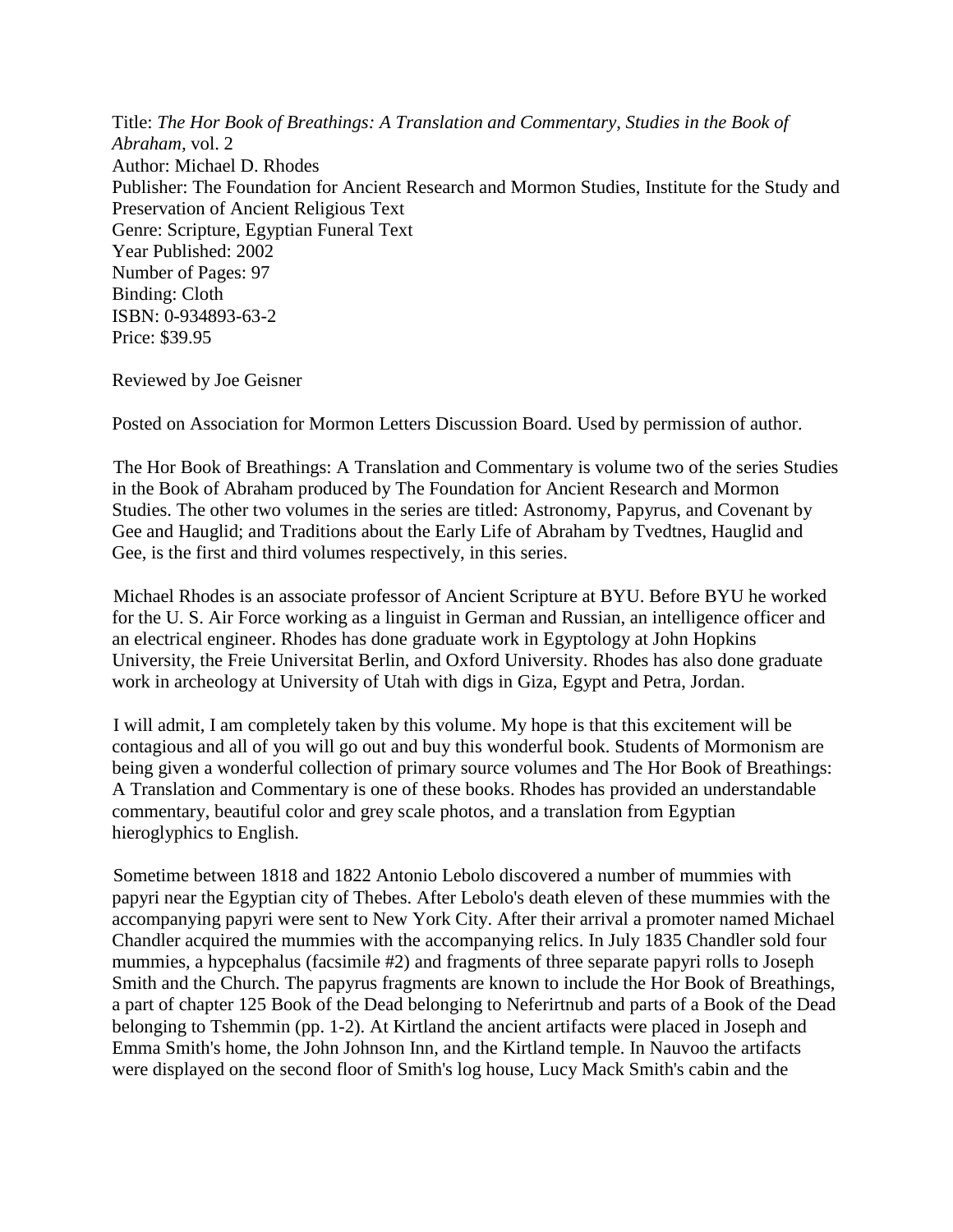Mansion House. The Saints went to great effort to preserve and protect these artifacts; and they were held as sacred relics by Joseph Smith and the early Mormons.

On May 26, 1856 Emma Smith and others sold the collection to a man named Abel Combs. Combs sold some of the collection to a St. Louis museum. This museum closed and the collection was moved to a Chicago museum. The famous Chicago fire of 1871 destroyed the museum and this part of the collection. After Combs died in 1892 his nurse received the papyri fragments. In 1947 Edward Heusser, the husband of the nurse, sold these artifacts to the New York Metropolitan Museum of Art. At different times people recognized the importance of the papyri, but never made their find public. In the spring of 1966 Dr. Aziz Atiya, who was a professor at the University of Utah, was made aware of the papyri and contacted President N. Eldon Tanner of the First Presidency. From the spring of 1966 to the fall of 1967 Dr. Atiya worked as liaison between the Church and the Metropolitan Museum in facilitating the transfer of ownership.

A survey of this history along with substantial documentation is H. Donl Peterson's The Story of the Book of Abraham, Deseret Book Company, 1995. Rhodes uses Peterson's work as his main source for detailing this history.

To give a feel for the importance of the papyri and the Rhodes volume I will quote from two letters written by the leaders of the Church and an account written by Dr. Atiya.

In an Improvement Era article written for the Church, Dr. Atiya wrote about his experience with President Tanner in setting up the acquisition of the papyri: "I met directly with President Tanner, who said the Church was very, very interested and would do anything or pay any price for them. Since that time, we worked quietly on the possibility of their transference to the Church." On November 7, 1967 in a letter sent by President Tanner to Thomas P. F. Hoving, director of the Metropolitan Museum of Art, Tanner wrote: "It is impossible for us to express in words our appreciation for the very generous action on the part of the Metropolitan Museum in giving the Church of Jesus Christ of Latter-day Saints a group of Egyptian funerary papyri formerly in the possession of Joseph Smith, one of which is illustrated in the Pearl of Great Price."A November 29, 1967 letter sent by the First Presidency to Dr. Atiya signed by David O. McKay, Hugh B. Brown, N. Eldon Tanner and Joseph Fielding Smith includes the following: "This collection is most significant in that it ties so closely with the early history of the Church, and supports completely the claim made by the Prophet Joseph Smith. These meaningful documents, which we appreciate so much having in our possession, will be treasured and preserved and will assist in future research and give further evidence of the authenticity of the Pearl of Great Price." Joseph Smith himself was progressive when it came to the mummies, the papyri and the relics. Smith saw these ancient items as sacred, just as the Egyptians held them sacred. The preservation and protection of these artifacts was always important to Smith.

Eleven papyri fragments came from the Metropolitan Museum to the Church. These fragments originally came from three separate papyri rolls: the Hor Book of Breathings and two different Books of the Dead. Three of these fragments are the focus of Rhodes book (p.1).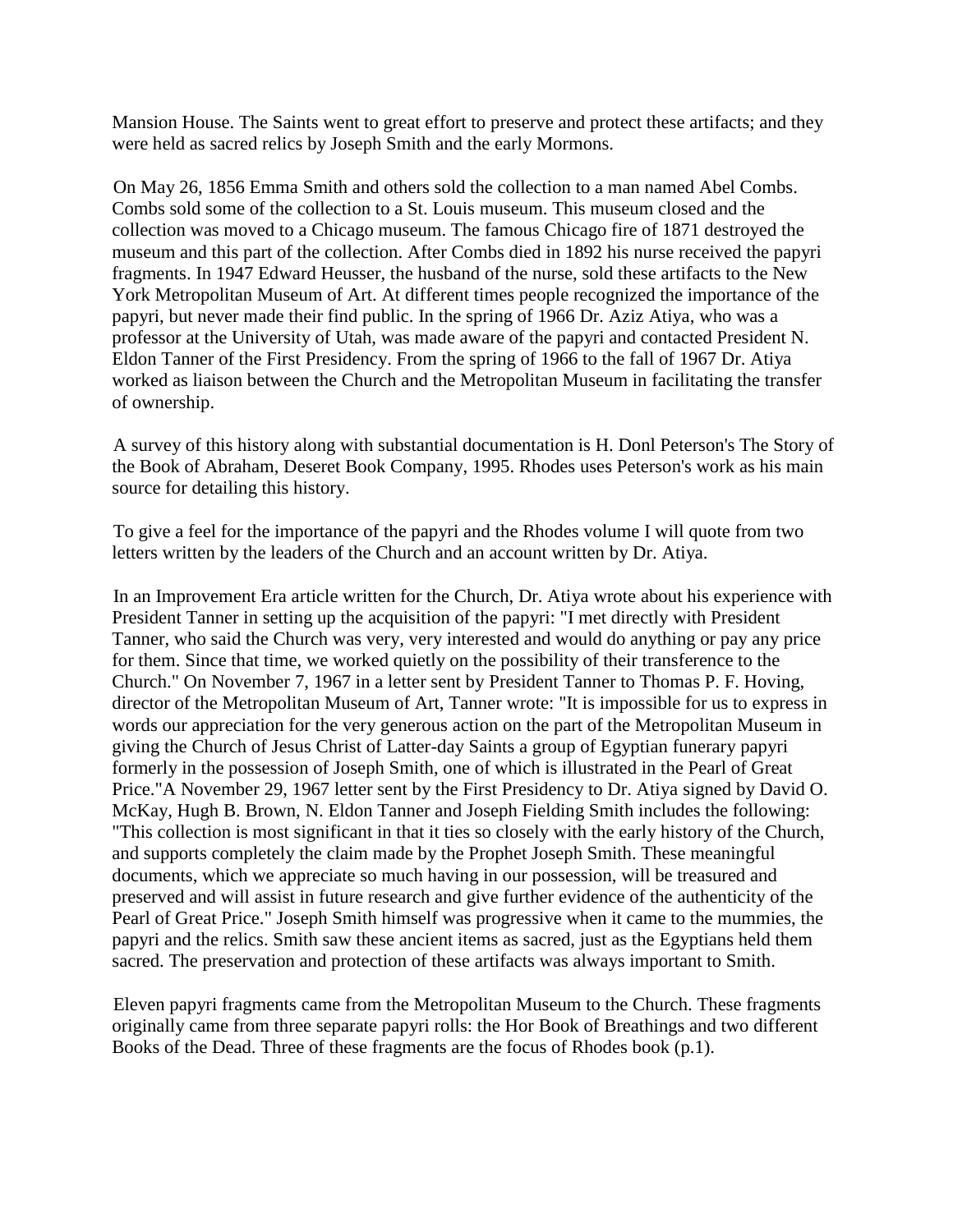The Hor Book of Breathings is an Egyptian Funeral text and one of twenty nine known examples of the "Book of Breathings Made by Isis." It comes from the Theban region in Egypt (p.13) and is from a family who belonged to the cult of Isis (p.3). The deceased Egyptian would use the papyri as a passport and guide to the netherworld. Dr. Rhodes explains that, "The general purpose of the Book of Breathings Made by Isis, like all Egyptian funerary compositions, was to provide the deceased with the essential information needed to be resurrected from the dead and attain eternal life with the gods in the hereafter. According to the instructions in the text of the Book of Breathings Made by Isis, it was to be placed on the breast of the deceased near the heart." (p. 14).

Marc Coenen, an Egyptologist living in Belgium, seems to be the expert on the "Book of Breathings Made by Isis," and Rhodes makes extensive use of his expertise. One example of Rhodes following Coenen's lead is in naming the Hor Book of Breathings as a "Book of Breathings Made by Isis." (p. 14). Rhodes also provides information about the dating of the Hor Book of Breathing, citing Coenen that this is the earliest reliably dated "Book of Breathings Made by Isis." (pp. 3, 13). On pages 14-15 Rhodes gives a nice outline of what a "Book of Breathings Made by Isis" contains.

Rhodes provides a "Glossary of Gods, Place Names, and Egyptian Terminology" (pp. 73-75). If I had this glossary years ago it would have saved me many hours of trying to figure out what a Wadjet is, and many other things Egyptian. Rhodes also provides a "Complete Glossary of Egyptian Words in the Hor Book of Breathings." This is very cool; you can act like a Egyptologist and translate the hieroglyphics yourself (pp. 77-89). Rhodes provides a section on paleography -a study of ancient writing showing that the Smith papyri matches papyri from the Greco-Roman period, 332 B.C. to 395 A.D.(pp. 5-6).

I found chapter 4 to be very interesting. Here, Rhodes provides details about the two vignettes (Facsimiles No. 1 and No. 3 found in the Pearl of Great Price) in the Hor Book of Breathings. He explains that these vignettes would occur at each end of the papyrus roll and that the vignette at the beginning (Facsimile No. 1in the Pearl of Great Price) is unique in the Hor Book of Breathings when compared with the other known "Book of Breathings Made by Isis." Eighteen of the twenty-nine known examples of these "Book of Breathings Made by Isis" have vignettes, and some are similar to Facsimile No. 3 found in the Pearl of Great Price. Rhodes provides information as to the figures and objects in the vignettes; Facsimiles No. 1 and No. 3. For example, Rhodes tells the reader that the black figure (figure No. 3) in Facsimiles No. 1, is with "reasonable certainty," Anubis. Rhodes also compares the two vignettes with a number of other "Book of Breathings Made by Isis."

In addition to the above, Rhodes provides a transliteration and translation in chapter 4 of the two vignettes (Facsimiles No. 1 and No. 3). In chapter 5 Rhodes provides the transliteration and translation for the Hor Book of Breathings. I believe it is important for the reader to get a feel for Rhodes' translation of the papyri. To accomplish this I have included Rhodes' translation of Facsimile No. 1and No. 3.

Translation of the original of Facsimile No. 1 [The numbers in ( ) identify the hieroglyphics in columns. The columns in Egyptian are read from right to left]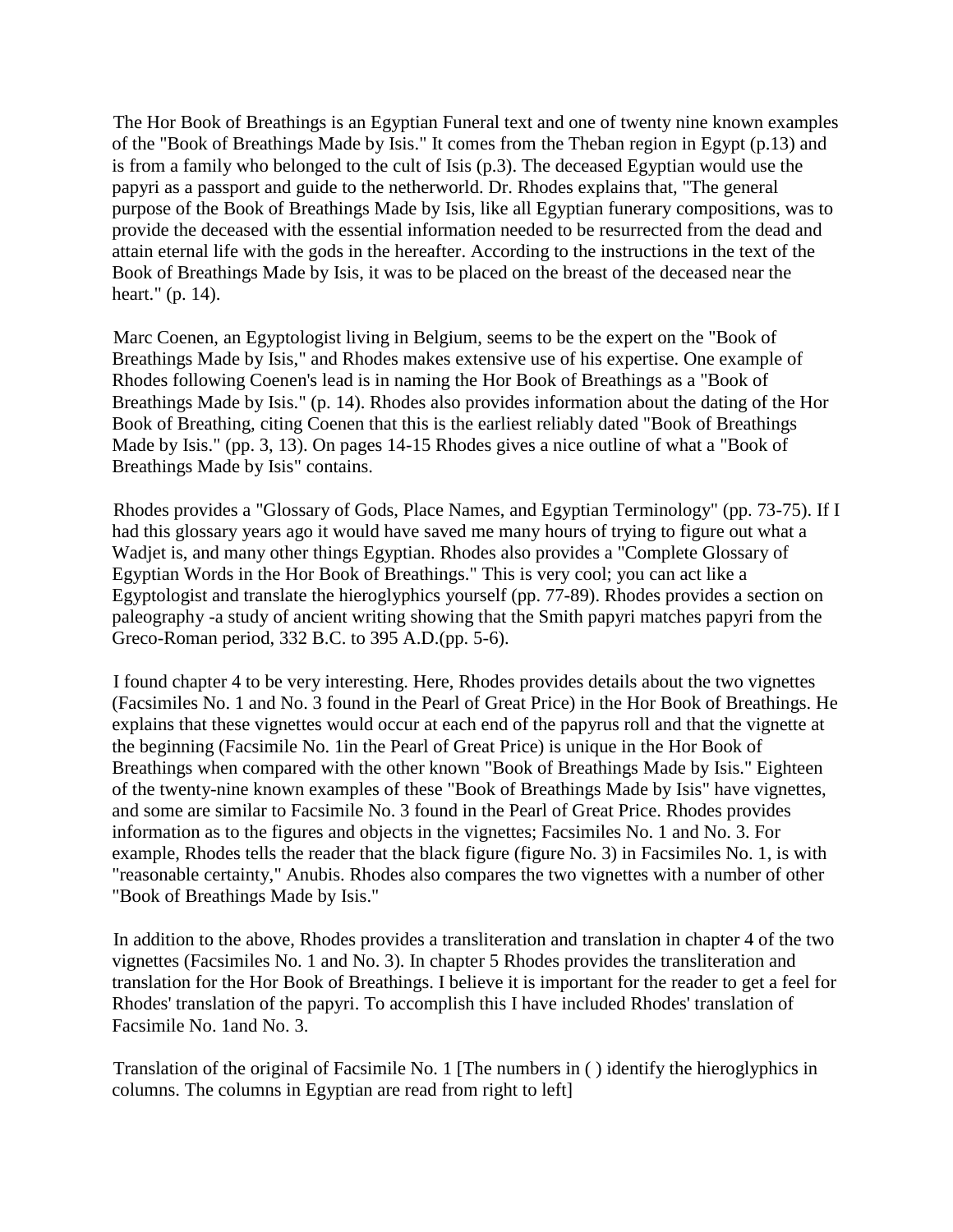(1) [The Osiris, God's father] priest of Amon-Re, king of the gods, priest of Min, who massacres his enemies, priest of Khonsu, who is powerful in Thebes. (2) . . . Hor, justified, the son of one of like titles, master of the secrets, god's priest, Usirwer, justified, born of [the house wife, the musician (3) of Amon-Re,] Taykhebyt. May your soul live in their midst. May you be buried at the head of the West.  $\dots$  (4)  $\dots$  (5) [ $\dots$ ] May you give him beautiful and useful things on the west [of Thebes] like the mountains of Manu. (pp. 21, 23)

Of special interest is Rhodes translation of the characters associated with Facsimile No. 3 found in the Pearl of Great Price. Rhodes has provided the clear identification of the numbered figures:

[Bottom line of Facsimile No. 3, characters from left to right:] The gods of the West, the gods of the cavern, the gods of the south, north, west, and east say: May Osiris Hor, justified, born of Taykhebet, prosper.

[Figure 2, characters to the right of Isis:] The great Isis, mother of the god.

[Figure 1, characters to the right of Osiris:] (1) Words spoken by Osiris, the Foremost of the Westerners: (2) May you, Osiris Hor, abide at (3) the side of the throne of his greatness.

[Figure 4, characters to the left of Maat:] Maat, Lady of the West.

[Figure 5, characters in front of Hor:] (1) Osiris Hor, the (2) justified forever.

[Figure 6, characters in front of Anubis:] (1) Words spoken by Anubis who make protection (2) Lord of heaven, Foremost of (3) the Westerners. (p. 25)

The papyrus image on page 34 would be to the left of Facsimile No. 1. Part of this text explains where to place the papyrus roll on the deceased individual so that it assists in the afterlife. Michael Rhodes has provided the translation of this instruction in his book:

Translation of column, lines 1-9 to the left of original of Facsimile No. 1 [read from right to left:]

1. [Osiris shall be brought in] to the great pool of Khonsu,

(2) and likewise [the Osiris Hor, justified] born of Taykhebyt, justified,

(3) after his two hands have been clasped to his heart.

(4) The Document of Breathing which made shall (also) be buried, which

(5) is written on both the inside and outside of it, (wrapped) in royal linen, being placed his

(6) left arm near his heart, while the bearer of

(7) his coffin works on its outside. If this book is made for him, then he will

(8) breathe like the souls of the gods forever and

(9) ever. (pp. 27-28)

Highlights of the book are the images of the papyri. On pages 32-41 are the high resolution color photographs with a hieroglyphic transcription. This is where you can use the second glossary and translate the images yourself. From pages 43-47 Rhodes provides high resolution gray scale photos. The advantage of having both sets of images is that some details are clearer in one format